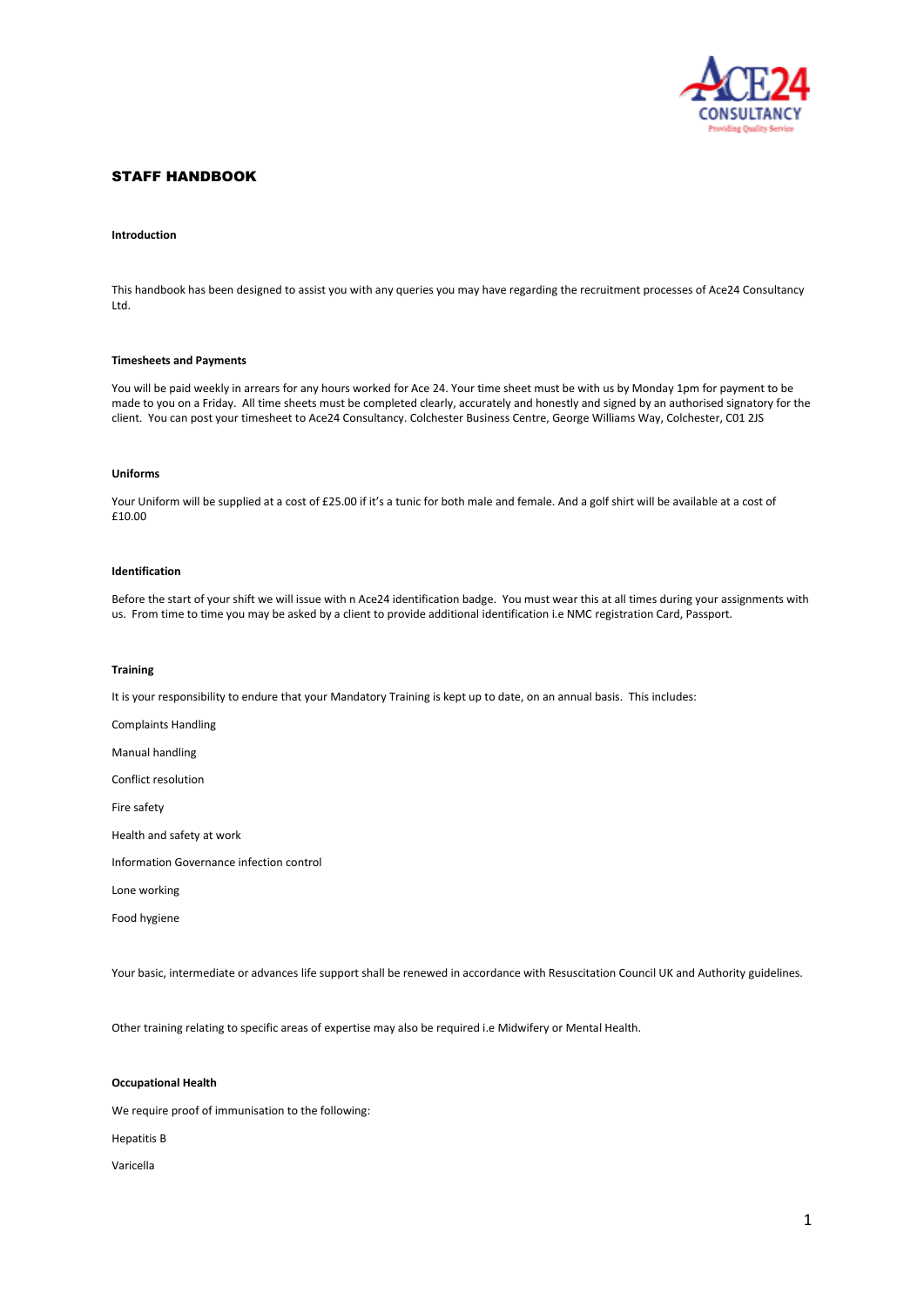

Tuberculosis

Rubella

Measles

If you will be working in Exposure Prone Procedure area, then you will also need proof of negative responses to:

Hepatitis B Surface Antigen

Hepatitis C

HIV

### **Disclosure and Barring Services**

Before you can start working for Ace 24 Consultancy, we must have on record an Enhanced Disclosure from DBS. This will be applied for via our office at Colchester Business Centre. This must be renewed on an annual basis. If you are subject to any kind of investigation or prosecution after your DBS has been issued you must inform us of these investigations/prosecutions.

# **Fitness to Practice**

You are required to declare yourself fit to practise before undertaking each assignment. You should not declare yourself FIT to Practice if you are suffering from any of the following conditions: vomiting, rash or diarrhoea.

You must make us aware if you are pregnant. Please contact us immediately if you believe your assignment involves unnecessary risks to either yourself or your unborn child.

You may be asked by the client to undergo a medical examination prior to commencement of your assignments. Refusal may result in your being withdrawn from the assignment.

#### **Reference and Quality Assurance**

We are required to take up a minimum of two professional references prior to your first assignment. You will need to provide us with additional referees on an annual basis. After each assignment we will issue the client with a quality Assurance form to gain feedback on your performance during the shift. We also welcome feedback from you on the client.

## **Computer Access**

The client may at its discretion authorise you to gain access to certain computer systems and certain programs and data within those systems. You must not attempt to gain access to data or programs for which authorisation has not been given.

You at all times, while on assignment and when using client computer systems:

- 1. Observe the client's computer security instructions in respect of the proper use and protection of a password used in connection with such computer systems of any computer, floppy disk, CD ROM disk, removable
- 2. Hard drive or any other device for the storage and transfer of data or programs
- 3. Not load any program into any computer via disk, typing, electronic data transfer or by any other means.
- 4. Not access any computer or bulletin board or information service or representative or the client.
- 5. Not download files or connect any piece or computer equipment to any network or other item of computer equipment to any network or other item of computer except with the prior consent of the client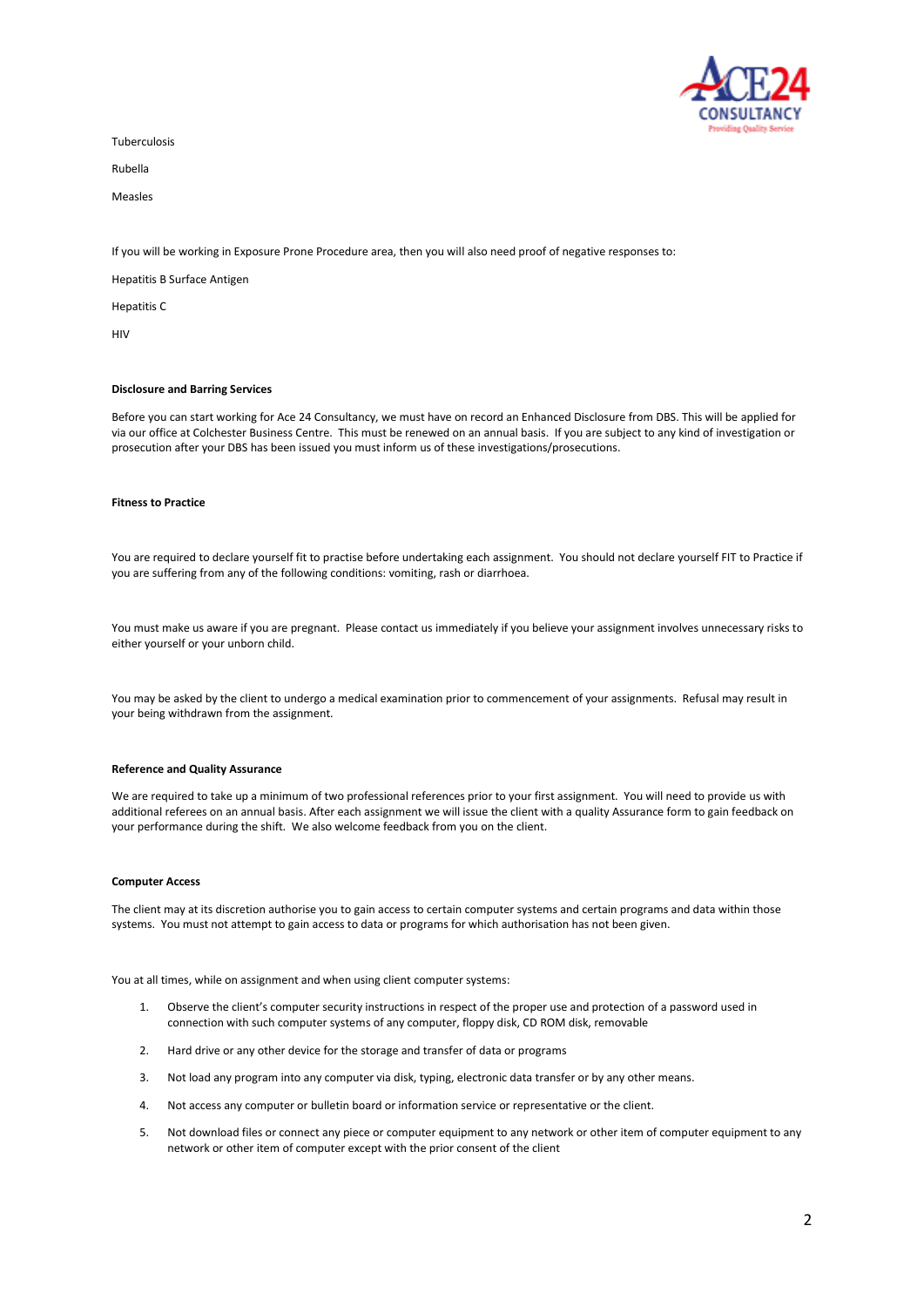

## **Record keeping**

Patient record keeping is professional required of all staff. IT is essential to the provision of sage effective care. Record keeping applies to all types of records including hand written clinical notes, incident reports and statements, monitoring equipment printouts, letters to and from other health professionals and laboratory reports.

You must ensure that all records are correctly recorded, regularly up-dated and easily accessible if and when needed. All hand written notes must be eligible. All patient attendances, non-attendance, refusal of treatment and advice must be noted and duly dated and signed. All records must be kept confidential in line with the Data Protection Act.

## **Agency Worker Regulations**

Due to the introduction of the AWR, all agency workers are entitled to 'Day 1 Rights' i.e the same basic working and employment conditions as permanent members of staff. These rights may include access to/;

- Canteen facilities
- Car Parkig
- Creche
- Toilet/shower facilities
- Staff Common room
- Food and drink machines
- Prayer room
- Information regarding job Vacancies

The above can vary from client to client. You can confirm for each client at time of booking. Also after completing a 12 weeks qualifying period all PAYE staff (not self-employed) are entitled to the same basic terms and conditions of employment. These are:

- Pay
- Night work
- Working time
- Rest Periods
- Rest breaks
- Annual Leave
- Time off for ante natal appointments

ACE 24 Consultancy Ltd

Business Address

9 Colchester Business Centre

George Williams Way

Colchester

Essex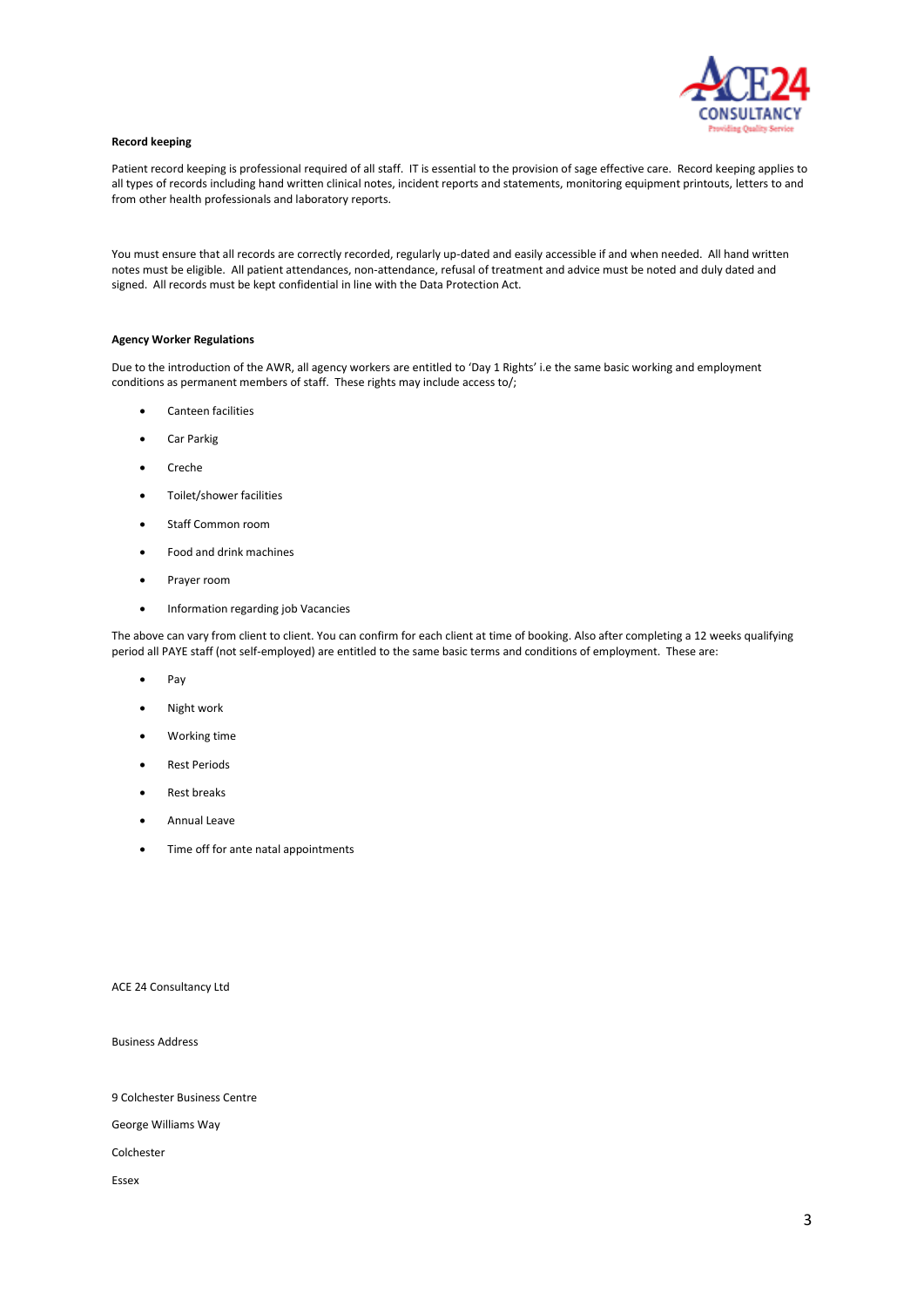

C01 2JS

Contact details

01206580362

On Call:07432521803

e-mail:Info@ace24consultancy.co.uk

**Aim of the Policy**

To enable Employees and Clients to contact us

**Hours of operation:**

We are open 24 hours a day, 7 days a week and 365 days a year

Bookings are taken through our bookings consultants at: Bookings@ace24consultancy.co.uk

Between:

**Ace24 Consultancy Ltd** (hereinafter referred to as the "company" or the "employment business")

and

................... (hereinafter referred to as the "agency worker" or "you").

# **Nature of Engagement**

The company will act as an employment business in respect of this agreement and will endeavour to find (insert type of work e.g. secretarial) assignments for you.

The Employment Agencies Act 1973 prohibits the employment business from charging you a fee in respect of this work finding service.

The employment business does not provide any other goods or services in respect of which you may be charged a fee.

Work assignments will be offered to you on an "ad hoc" basis as and when the employment business matches you with suitable clients. You are free to accept or decline such assignments. You are not guaranteed continuous work and we are under no obligation to offer you further assignments. No contract shall exist between the employment business and yourself in periods between agreed work assignments.

Although you are free to engage in other work, if you already have or are considering any additional work, you should notify the employment business so that any implications arising from the current working time legislation can be discussed.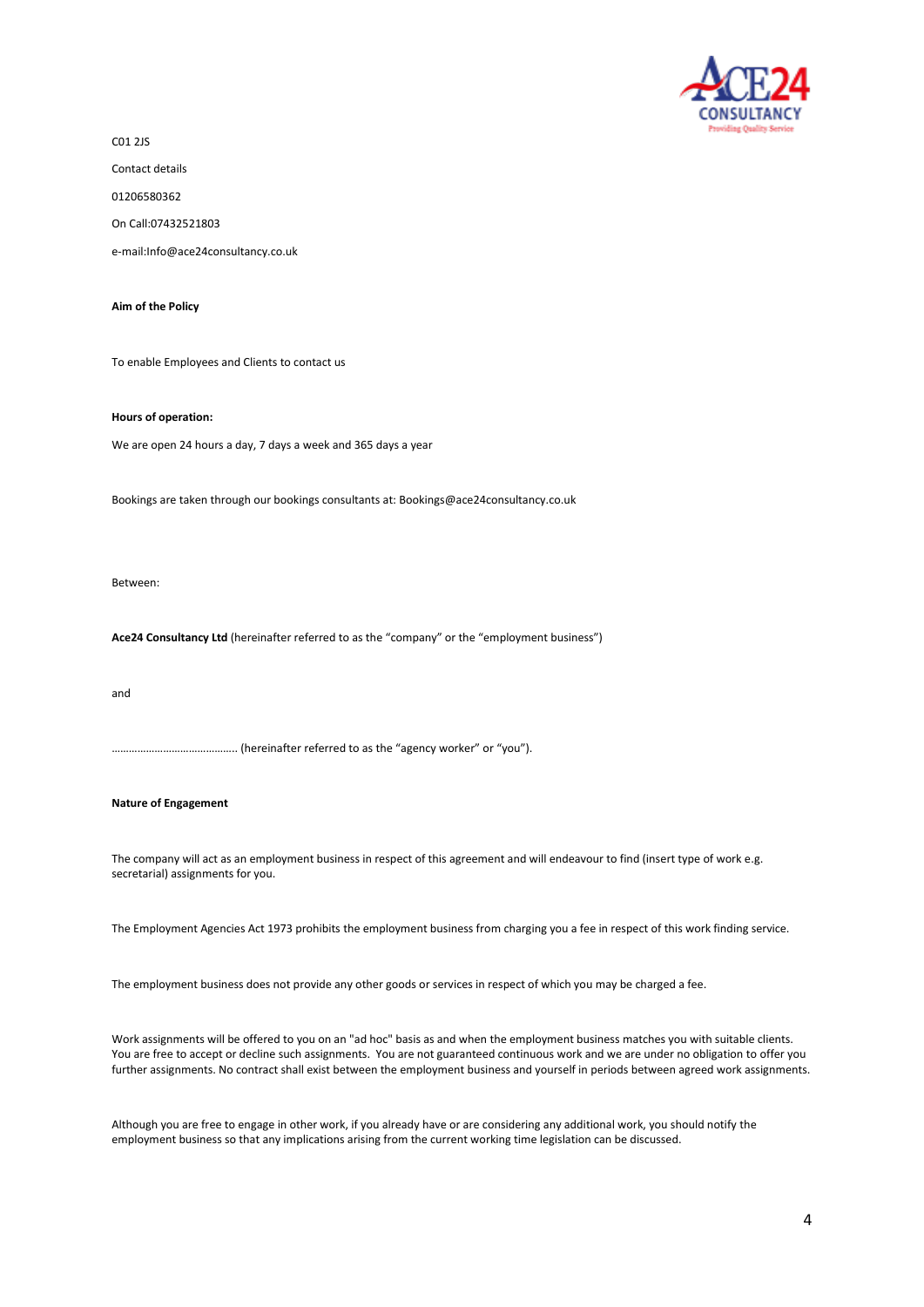

For the avoidance of doubt, you are engaged as temporary Agency Worker. This contract for services and any attachments or particular assignment schedules do not therefore constitute a contract of employment between you and the employment business.

Assignments may be offered to you on an hourly, daily, weekly, or other basis. Attendance at work assignments will be in accordance with the assignment schedule for that particular assignment. When you have agreed to attend a work assignment and are unable to do so, you are required to notify Ace24 on call manager immediately.

### **Notification requirements to end an assignment**

You are required to give 14 days notification to the employment business should you wish to cease providing your services during an agreed assignment (unless the assignment is for a shorter period, in which case you must work to the end of the agreed assignment period). You will be given 14days notification by the employment business (or the client to whom you are assigned) should your services no longer be required during an agreed assignment (except where the assignment is for a shorter period, or the employment business deems you to be unsuitable for the position or in breach of the required standards, in which case your engagement may be terminated immediately).

### **Payment**

The employment business reasonably expects to achieve a reasonable hourly rate of pay. However, your actual payment in respect of any particular assignment may differ from client to client you will be notified of the applicable rate when you are offered any particular assignment. You are advised to ask as to what your rate will be.

You will become entitled to equal treatment under the Agency Workers Regulations 2010 with regard to pay after you have accrued 12 weeks in a particular role with a client organisation. Where this is the case, you will be advised separately of the relevant rate at the appropriate time. If you are self-employed then the AWR entitlement will not be applicable to you.

Please note that equal treatment does not relate to all aspects of pay.

You will be paid in respect of work done regardless of whether or not the employment business receives payment from the client to whom you are assigned.

Payment will be made weekly/monthly (delete as appropriate) in arrears by bank credit transfer following submission of a properly completed time sheet. Statutory deductions such as income tax and NI contributions will be made from the payments.

Non-submission or incorrectly completed documentation may result in delayed payment. Any queries regarding payment should be raised with Nicole Tshuma.

#### **Absence**

Any absence, for whatever reason, whilst on an agreed assignment must be reported at the earliest opportunity on the day in question to enable alternative arrangements to be made. Notification should be made personally to Nicole Tshuma.

We do not operate a contractual sickness/injury payment scheme for agency workers.

### **Statutory Annual Leave**

You are entitled to paid annual leave in accordance with the relevant statutory provisions. For part years of service, entitlement will be calculated on a pro rata basis. **This is only applicable to employees who are classified as PAYE**

(OR)

You are entitled to 5.6 weeks paid annual leave. For part years of service, entitlement will be calculated on a pro rata basis**. This is only applicable to employees who are classified as PAYE**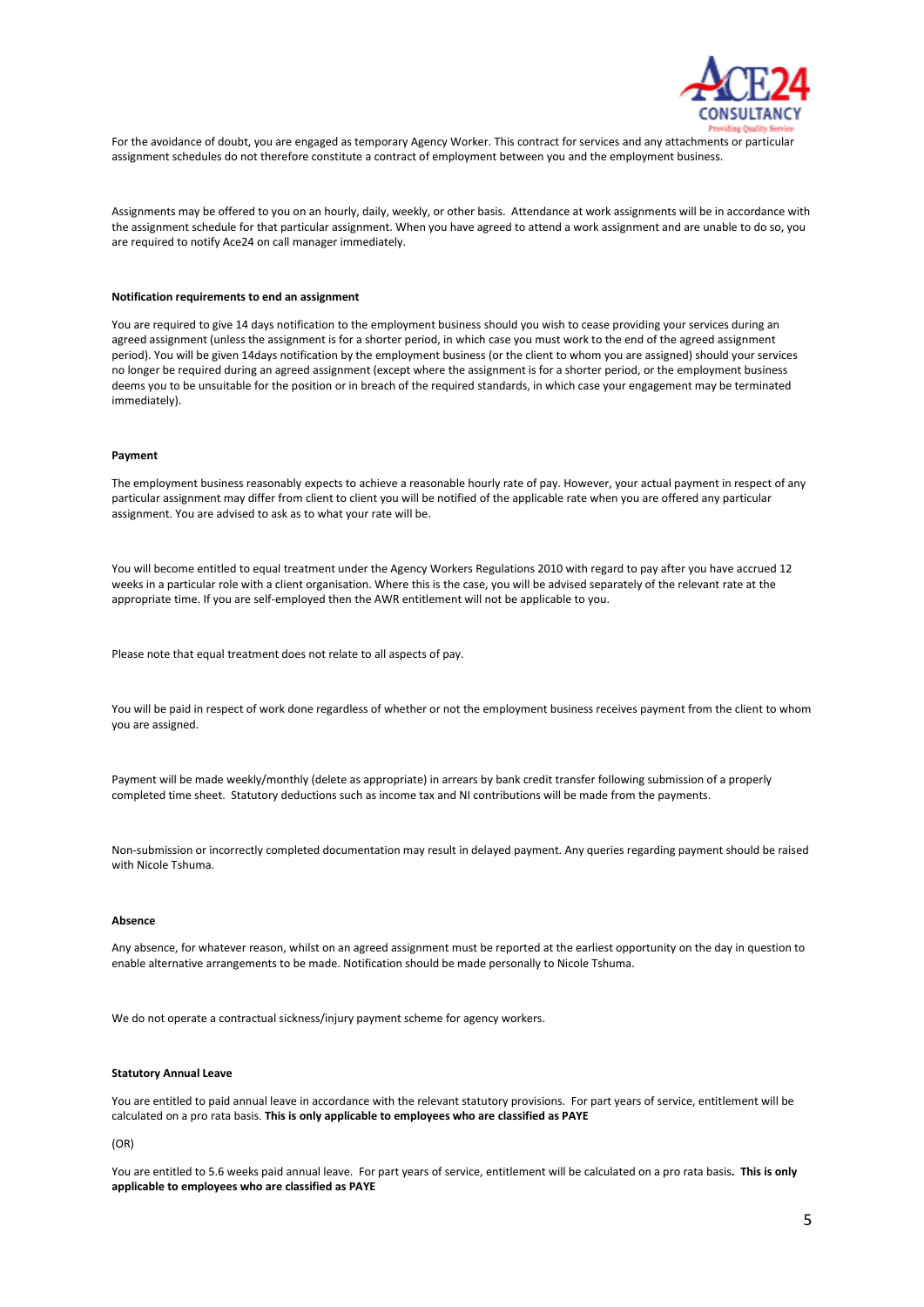

You will become entitled to equal treatment in relation to annual leave entitlement under the Agency Workers Regulations 2010 after you have accrued 12 weeks in a particular role with a client organisation. Where this is the case, you will be advised separately of the relevant entitlement at the appropriate time.

Annual leave entitlement in excess of the statutory minimum will be paid in addition to your hourly\*/daily\* rate. This will be shown clearly on your pay statement.

You should give at least 2 weeks written notice of your intention to take holidays and 1 week written notice is required for odd single days. Such notice should be given to Nicole Tshuma.

The employment business will allocate agreed leave dates to take account of business needs and the arrangements made by other agency workers and our clients own employees to ensure operational efficiency. The employment business reserves the right to refuse leave requests if they conflict with the needs of the business and may, with due notice, require that you take your annual leave on specified dates.

Annual leave must be taken in the leave year in which it is accrued. You will not be allowed to "carry over" any annual leave into a subsequent leave year.

You will not be entitled to any payment for bank holidays or public holidays unless you are actually required to work them or they are taken as part of your statutory annual leave.

Payment in respect of statutory annual leave will be in accordance with the Working Time Regulations. In the event of the termination of your contract any annual leave accrued but not taken will be paid in lieu. However, in the event of your having taken more paid leave than you have accrued pro-rata, then the appropriate payments will be deducted from your final payment. This is an express written term of your contract for services.

## **Information about previous assignments**

You shall inform us at the earliest possible opportunity prior to an assignment, or during each assignment, of any instances where you have worked, since 1st October 2011, in the same or similar role with the client or any member of the client's group with whom we have placed you for assignment, via a third party. You shall provide us with details of such work and the periods during which it was carried out. You will comply with any reasonable requests we make for the provision of such information.

### **Limited Companies**

Candidates are welcome to use a limited or umbrella company to facilitate their pay. By doing this we can also give an advice service on all aspects of umbrella and limited companies and the benefits they provide to our candidates.

As a locum using an umbrella or limited company you are entitled to certain tax benefits as well as a competitive rate for most locum roles

### **Health & Safety at Work**

Under Health and Safety legislation each individual has a legal responsibility for their own welfare and for the health and safety of others. You must take all reasonable steps to safeguard your own safety and the safety of any other person who may be present and comply with the health and safety policies of any client to whom you are assigned.

#### **Standards**

You are under no obligation to accept an offer of an assignment, but if you do so, you agree, during every assignment and afterwards as appropriate, to observe the following conditions: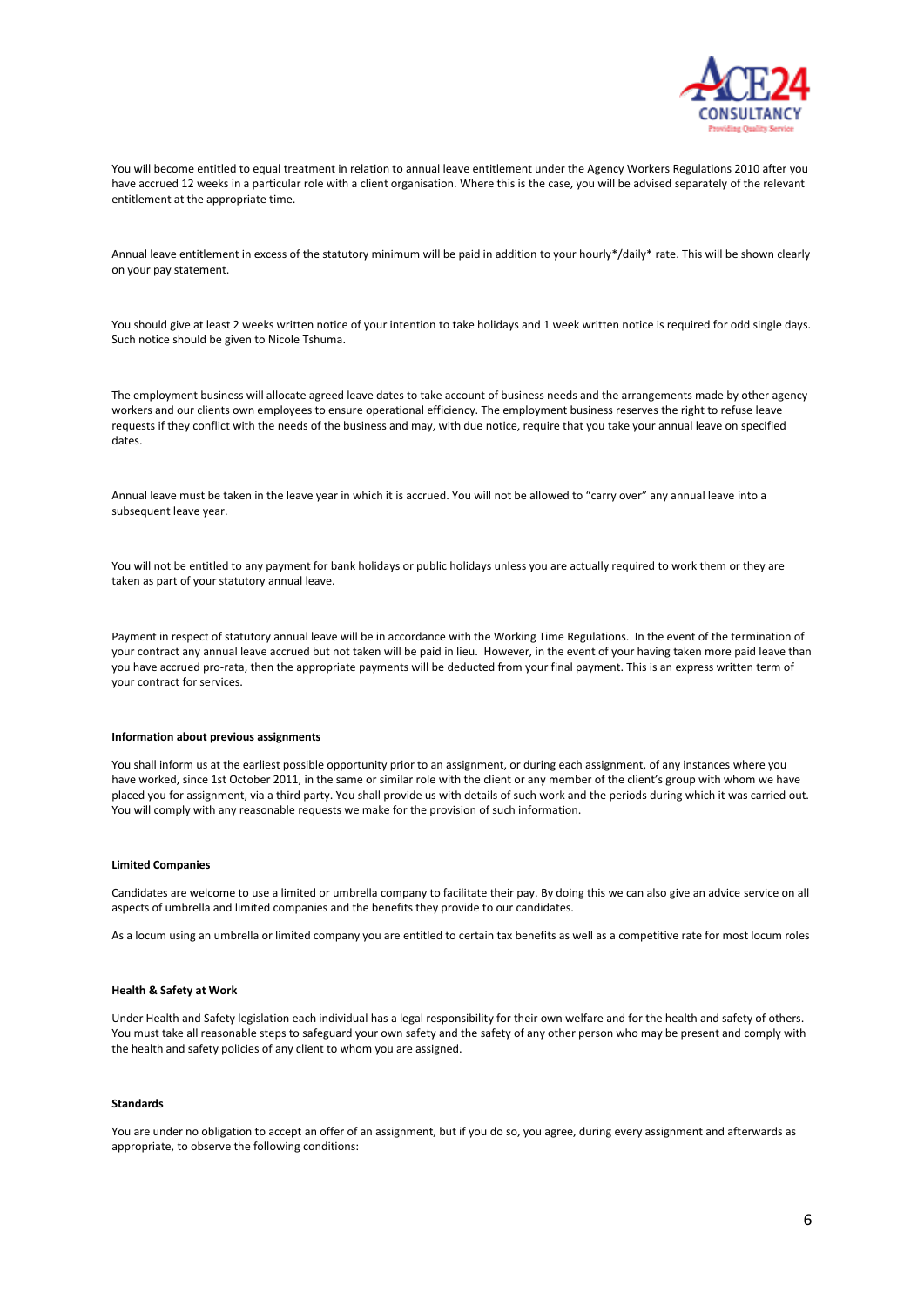

- 1. On attending a client's establishment, you will observe any specific instructions given regarding standards of dress. Where no specific instructions have been given, you should present a professional image and wear clothes appropriate to the responsibilities of your assignment.
- 2. You will familiarise yourself with and observe any rules and regulations of the client's establishment, particularly with regard to use of any computer equipment, client telephones and personal mobile phones.
- 3. You will not engage in behaviour or conduct detrimental to the interests of the client or the employment business. Examples of improper behaviour bullying and intimidation, including through the use of offensive words or aggressive behaviour, and discrimination because of age sex race disability, sexual orientation, religion or belief, transgender, pregnancy and maternity and marriage or civil partnership.
- 4. You will co-operate with the client's staff and accept the direction, instruction and supervision of any responsible person in the client's establishment.
- 5. You will not at any time divulge to any person, nor use for your own or any other person's benefit, any confidential information relating to the client's or the employment business' transactions, finances, customers, employees or business affairs.

# **Equal Opportunities**

The employment business is committed to the principle of equality regardless of age, disability, gender reassignment, marriageand civil partnership, pregnancy or maternity, race, religion or belief, sex or sexual orientation. Policies will be applied that are fair, equitable and consistent with skills and abilities. You have a duty to support the employment business in implementing these policies to ensure equality of opportunity.

### **Complaining about Discrimination or Harassment**

If you believe you are the victim of minor discrimination or harassment you should first make it clear to the discriminator/harasser that their behaviour is unwelcome and politely ask them to stop. If you feel unable to do this, or if this approach fails, or if the discrimination/harassment is more serious, you should discuss the matter with a senior employee of the employment business, who will endeavour to resolve the situation on your behalf.

If you agree to accept the above conditions, please sign and date both copies of this contract for services (retaining one for your own reference) and return one copy to Nicole Tshuma.

## **Pension Scheme**

When required, we operate a contributory pension scheme to which you will be auto-enrolled into (subject to the conditions of the scheme). The scheme enables you to save for your retirement using your own money, together with tax relief and contributions from the company.

Yours sincerely

**Nicole Tshuma**\_For and on behalf of the employment business.

*I have read and understand the conditions relating to this work engagement and agree to my personal details being retained by the employment business for the purpose of matching me with suitable clients and contacting me with offers of ad hoc work assignments. I*